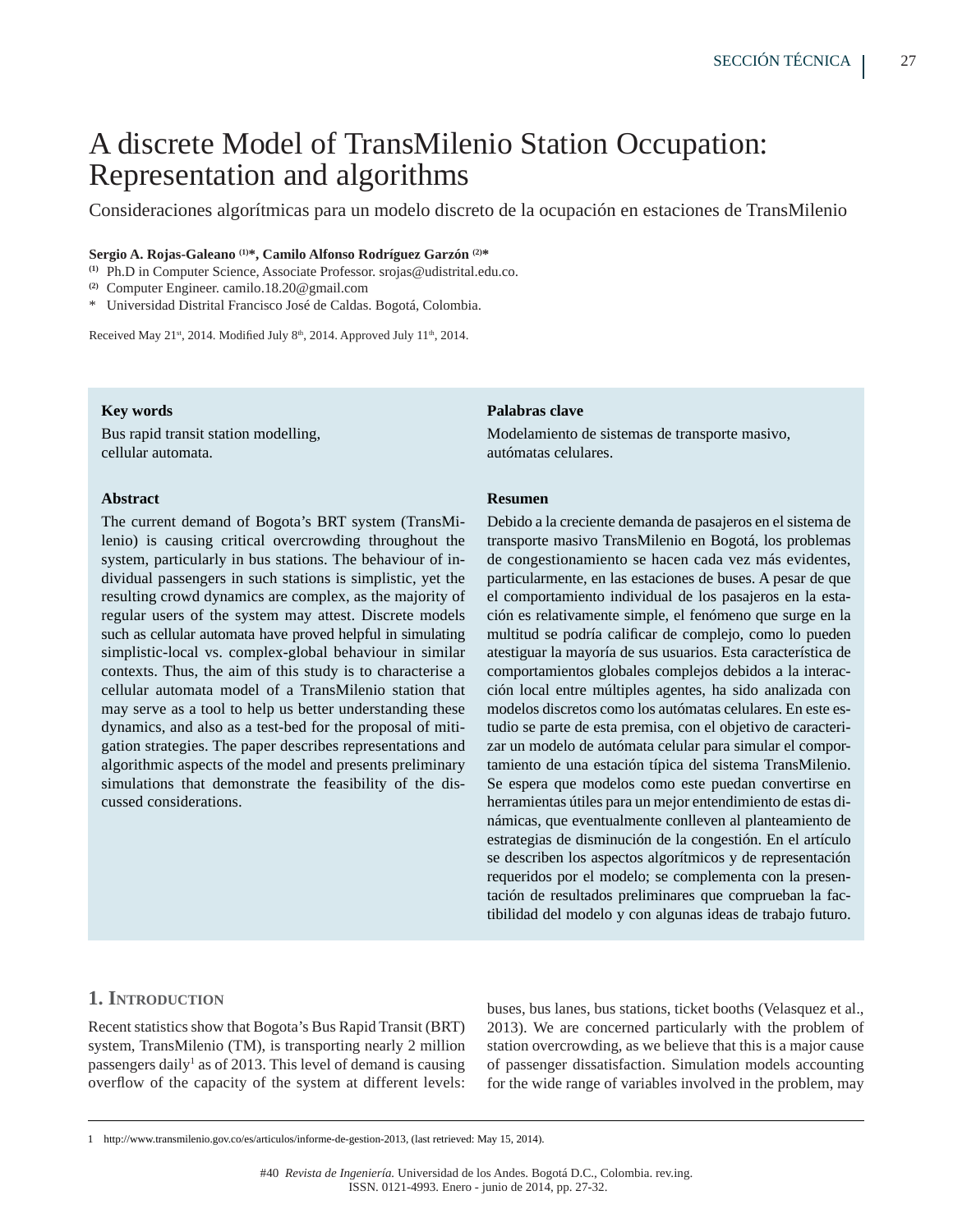help traffic engineers to better understanding the causes and effects of the phenomena in order to design effective alleviating strategies.

This study focuses on discrete models where the station is considered a system of multiple agents moving on the basis of a simple schedule of states (boarding, walking, waiting, departing, etc.) and transitions (move forward, step aside, change gate, etc.). Such models are known as cellular automaton (CA), see e.g. Toffoli & Margolus (1987). CA systems have proven to be helpful in the analysis of similar pedestrian–like environments over the last decade (Maerivoet & De Moor, 2005; Kirchner & Schadschneider, 2002; Was, 2005; Guo & Huang, 2012), including evacuation models in crowded BRT stations (Ji-hua et al., 2013). The aim of this study is to characterise the representations and algorithms needed to simulate a CA model for a TM station. Our characterisation differs from recently reported approaches using multi–agent systems (Aricapa et al., 2010; Oszerowicz, 2012), in that the rules we define to control the state of the agents are local and simplistic; furthermore, we also propose a new asynchronic strategy to resolve conflicts of movement. The paper discusses the assumptions made regarding station layout and bus and passenger traffic dynamics, and the representations and algorithms embodied in CA itself. Preliminary simulations are reported indicating model feasibility.

## **2. MODEL CHARACTERISATION**

## 2.1. STATION

A generic TM station consist of a platform connecting a number of wagons with parking bays for bus docking, and access corridors on ground level at the endpoints of the platform. Based on this layout of a real TM station, we made the following assumptions: (i) a wagon has three gates on each side, allowing for passengers to board and alight the bus; (ii) one side of the wagon serves bus traffic on the way forward, and the opposite side on the way back; (iii) access corridors are equipped with a ticket booth and three turnstiles that admit passengers once they scan their tickets. Such a generic layout is shown in Figure 1, consisting of one access corridor and two wagons connected with a walkway. The station is modelled as a discrete grid of cells, where each cell can be empty or occupied by only one passenger. The layout accounts for eight stops, four per wagon, each one fitted with three gates (blue cells) that open when a bus arrives and close when a bus departs. Besides, the access corridor contains blocks of cells representing the ticket booth and turnstiles (black cells). The walls, booth and turnstiles serve as station boundary conditions (or obstacles) whose cells cannot be occupied by passengers.

## 2.2. Buses

Buses are modelled as a grid of cells with the layout and boundary conditions shown in Figure 2. We assume that the buses arrive regularly and dock at the station for passengers to alight and board. Buses are identified with up to 3 routes per stop, yielding up to 24 routes stopping at the station. Again, these assumptions are in accordance with the real TM buses. The arrival of buses is modelled as a Poisson process with parameter  $\lambda_{ij}^b$ , which indicates the average number of buses on route *j* arriving per hour at stop *i*. Eight queues are defined to accommodate buses arriving simultaneously to the same stop. Passenger load of the bus and amount of passengers alighting is randomly determined when the bus arrives at the station.



Figure 1. The layout of a station for the CA model. Top: real side view. Bottom: model bird's eye view



Figure 2. The layout of a bus for the CA model. Top: real layout. Bottom: model layout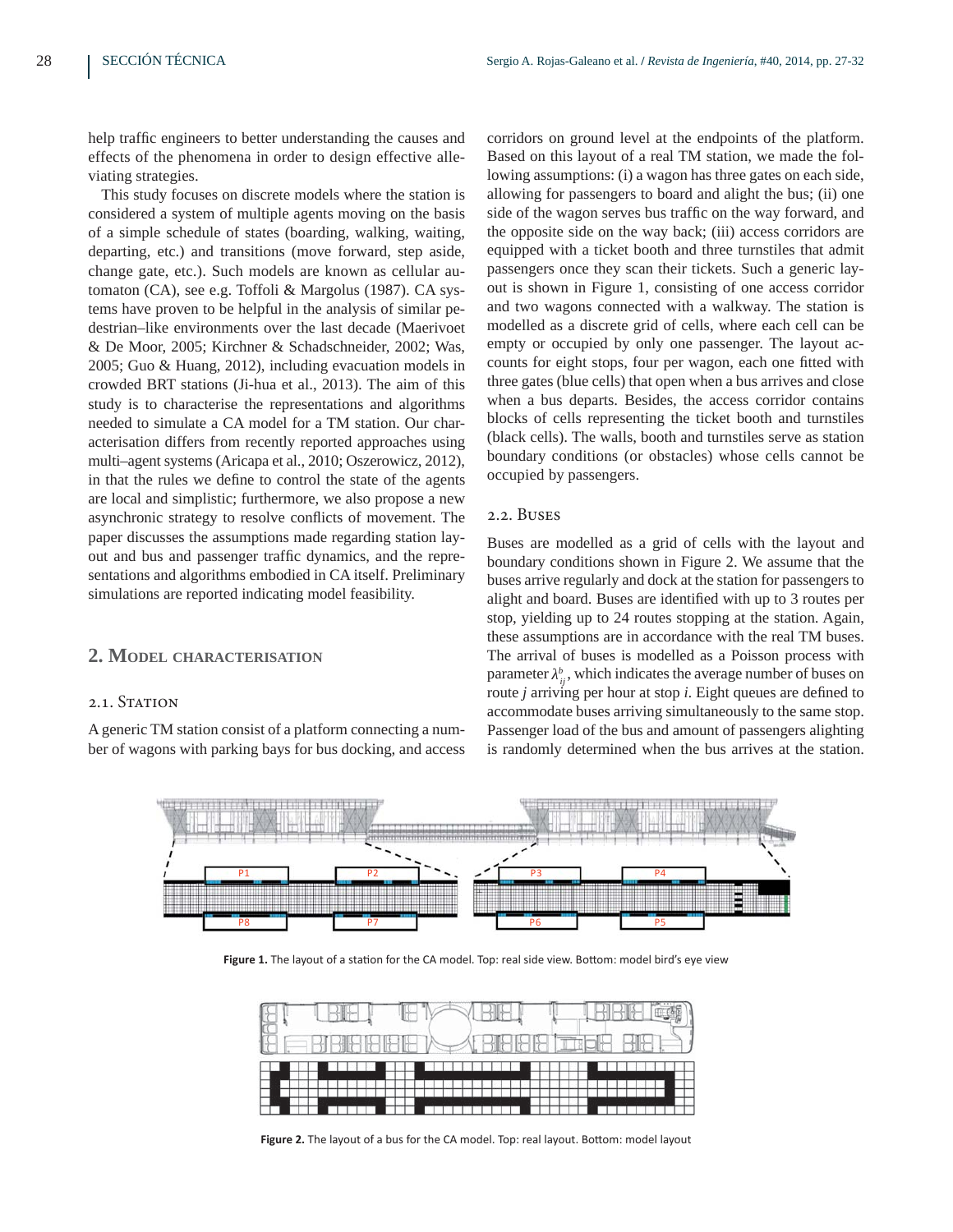#### 2.3. Passengers

Passengers are modelled as agents moving across the station grid in discrete steps. We assume that prior to entering the station, the passenger knows what bus route and gate he is aiming for. So, when a new passenger is created, this information is randomly assigned in advance. Similarly to the arrival of buses, the admission of new passengers to the station is modelled as a Poisson process with parameter  $\lambda_i^p$ , which indicates the average number of passengers arriving per hour at the station entering by corridor lane *i*. Six queues (one per lane) are defined for passenger arrivals.

## 2.4. Cellular automaton

The CA is modelled as a 2D grid of cells representing the station and parking bays (see Figure 1). The grid is stored in a 32  $\times$  307 integer matrix  $\{ C_i \}$ . Each cell accounts for a  $0.4m \times 0.4m$  space region in the station that can be occupied by a passenger, or that can be empty. When occupied, the actual state  $C_{ij} := \{r, g, b\}$  of a cell consists of the values of the route *r*, gate *g* and orientation bias *b* of the passenger. The attribute  $r \in \{1, 2, 3\}$  indicates the routes stopping at gate *g*, otherwise  $r \in \{4, 5\}$  if the passenger is exiting the station or riding a bus. Attribute  $g \in \{1, ..., 26\}$  denotes the gate numbering in the station, with values 25 and 26 representing the exit gates. The values of *b*  $\in$  { $\triangle$ ,  $\nabla$ ,  $\triangle$ ,  $\triangleright$ ,  $\triangle$ ,  $\triangleright$ ,  $\square$ }correspond to passengers heading north, south, east, west, stand still heading north, stand still heading south or not alighting, respectively. The state is codified as an 11-bit binary code representing the attributes *r, g* and *b*:

$$
C_{ij} := \underbrace{b_0b_1b_2b_3b_4b_5b_6b_7b_8b_9b_{10}}_{r},
$$

The rules controlling the state transitions of a cell are defined with respect to a standard Moore-neighbourhood (a central cell C surrounded by the array of cells ^*NW, N, NE, W, E, SW, S, SE*}). Eight stochastic rules were defined (see Table 1). The rules were designed so as to mimic the standard behaviour of a TM station occupant, as we shall explain next. A passenger either aims to get to a gate where a bus on his intended route stops, or to get to the exit if alighting; according to this, the agent attempts to move forward in its orientation  $(R_1)$ , or to side-step if it encounters an obstacle  $(R_2$  to  $R_5$ ). A couple of rules conform to the situation where a passenger with a front line blocked by fellow passengers is allowed to "jump" the queue  $(R_{7}$  and  $R_{8}$ ). Finally, a set of probability parameters  $P = \{ p_1, ..., p_6, p_{71}, ..., p_{76}, p_{81}, ..., p_{86} \}$  determines whether the agent chooses or not to apply the transition or whether it chooses one of the transitions in rules with many options. It is worth noting that rules should be interpreted according to the orientation of the agent. A visual depiction of a number of them is shown in Figure 3.

| Table 1. State transition rules for the CA model |  |
|--------------------------------------------------|--|
|--------------------------------------------------|--|

| $R_{1}$ . If E is empty, then the agent moves to E.                                                                                                                                                           |  |  |
|---------------------------------------------------------------------------------------------------------------------------------------------------------------------------------------------------------------|--|--|
| $R_{\gamma}$ . If E and S are occupied, but N is empty, the agent moves to N.                                                                                                                                 |  |  |
| $R_{\alpha}$ . The reflection of the previous rule. The agent moves to S.                                                                                                                                     |  |  |
| $R_{\scriptscriptstyle{A}}$ . If E and SE are occupied, but NE is empty, the agent moves to NE.                                                                                                               |  |  |
| $R_{\textrm{\tiny{c}}}$ . The reflection of the previous rule. The agent moves to SE.                                                                                                                         |  |  |
| $R_c$ . If E is occupied and NE and SE are empty, the agent moves<br>randomly to any of those empty cells.                                                                                                    |  |  |
| $R_{\gamma}$ . If the block NE-E-SE is occupied, but N and S are empty, the agent<br>randomly chooses to: move to N, move to S, stay still (move to C) or<br>swap places with the agent in E, NE or SE cells. |  |  |
| $R_{\circ}$ . If all of the surrounding cells are occupied, the agent randomly<br>chooses to: stay still or swap places with the agent in N, NE, E, SE, or C.                                                 |  |  |

#### 2.5. Algorithmic considerations

The opening hours of the TM station during of a weekday were divided into 5 time windows (see Table 2), namely the morning and evening peak hours, and the off–peak hours in–between, spanning a range of 18 hours totalling 64800 seconds. The time unit for the simulation was defined as one second per iteration.



Figure 3. CA state transition rules. Each rule is represented as the current configuration of the central cell's neighbourhood (left side) and the possible transitions (right side).  $\Box$  denotes an empty cell,  $\triangleright$  a left-moving agent,  $\boxtimes$  any other agent and  $\blacksquare$  a wildcard cell. (a)-(d) are rules w.r.t to  $\triangleright$  orientation. (e) is a rule w.r.t to  $\triangle$  orientation.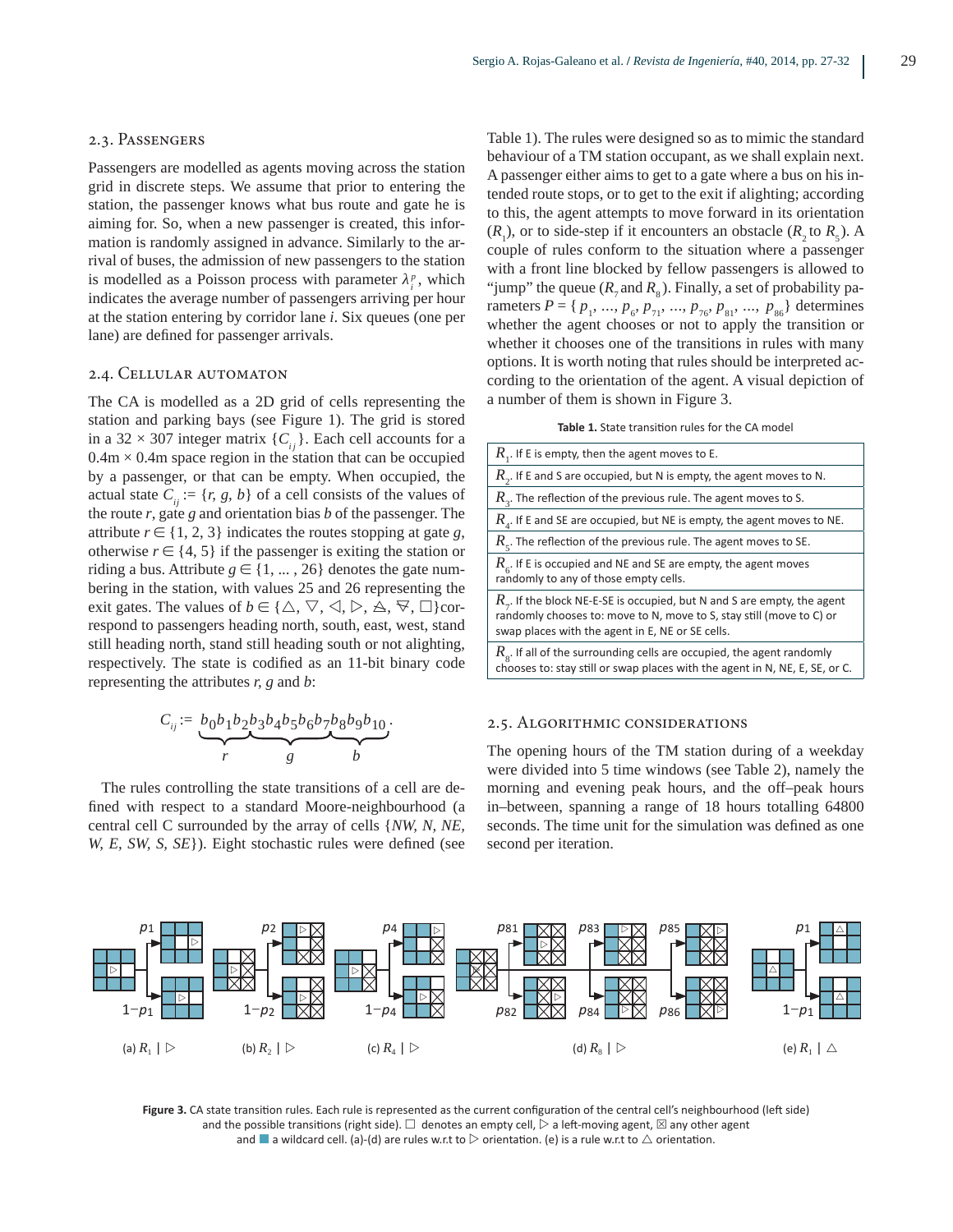| <b>Window</b> | <b>Hours</b> | <b>Iterations</b> |
|---------------|--------------|-------------------|
| Off-peak 1    | 5:00-5:30    | 1-1800            |
| Peak 1        | $5:31-8:30$  | 1801-12600        |
| Off-peak 2    | 8:31-16:30   | 12601-41400       |
| Peak 2        | 16:31-19:30  | 41401-52260       |
| Off-peak 3    | 19:31-23:00  | 52261-64800       |

**Table 2.** Time windows used in the CA execution



## **2.5.1. Main loop**

The main loop iterates through the opening hours. At each iteration, the routines shown in Algorithm 1 are executed. The initialisation of the running parameters  $({\lambda^b_{ij}}$ ,  $({\lambda^p_i})$ , *P*) is carried out in the routine setupParams(). High–level specifications of the remaining algorithms designed for each routine are discussed below.

#### **2.5.2 Simulation of bus traffic and passenger arrivals**

Algorithm 2 controls the dynamics of bus traffic for the simulation. The first block of the algorithm simulates the arrival of buses. Buses arrive at any of the 8 stops; the predicate  $poissonEvent(·)$  defines whether a new bus for stop  $i$  and route *j* arrives at iteration *t* (unless  $\lambda_{ij}^b$  is zero). If so, a new bus is created and inserted in the corresponding queue with attributes such as route number, passenger load and the proportion of passengers alighting, indicated by the parameters  $\rho^L_{ij}$  and  $\rho^A_{ij}$  .

The second block of the algorithm simulates the parking and departure of buses. Parking is allowed for buses in the queues if their corresponding parking bays  $B<sub>i</sub>$  are empty. The parking manoeuvre is executed by the parkBus( $\cdot$ ) subroutine, which updates the corresponding cells in *C* with the attributes of the dequeued bus *B*; a timer is also initialised with a value  $\pi^b$ , the number of iterations that the bus will remain parked at the station. When the timer elapses for any buses parked in the bays  $B_{i}$ , the corresponding bus is cleared from *C*, leaving its bay empty.

 The admission of new passengers arriving at the station is simulated through Algorithm 3. Similarly to the arrival of buses, these algorithm controls the generation of

passengers following a Poisson process, insertion in the corresponding queues, and deployment on the cell grid *C*. The main difference is that the CA allocates 6 passenger corridors (*L<sub>i</sub>*). The length of these corridors allocates 18 spaces for visual deployment of new passengers. For higher demands passengers are kept in the queues  $Q_i^p$  until room is available to be deployed in the grid. Notice that the createPassenger() predicate should randomly assign the attributes *r*, *g*, *b* for the new passenger.

# **2.5.3 CA state transitions**

Algorithm 4 performs the evaluation of transition rules for each cell in the grid. Passengers are allowed to attempt to move to a cell by taking a gamble for the new location, depending on its current state and neighbourhood. Each entry  $(i', j')$  in the object matrix  $D$ , keeps the gambles taken from all passengers attempting to move, precisely, to location (*i'*, *j'*).

| // Bus arrivals<br>1 for $i = 1, 2, , 8$ do<br>$2  $ for $j = 1, 2, 3$ do<br>if poisson Event( $\lambda_{ii}^b$ , t) then<br>3<br>$\left B\right $ = createBus( <i>j</i> , $\rho_{ii}^L$ , $\rho_{ii}^A$ )<br>4<br>enqueue( $Q_i^b$ , $B$ )<br>5<br>// Bus parking and departing<br>6 for $i = 1, 2, , 8$ do<br>if empty $(B_i)$ then<br>if not empty ( $Q_i^b$ ) then<br>8<br>$B$ = dequeue ( $Q_i^b$ )<br>9<br>parkBus $(\{C\}, B_i, B)$<br>10<br>setTimer $(B_{,}, \pi^{b})$<br>11<br>else<br>12<br>if timeElapsed $(Bi)$ then<br>13<br>departBus $(B_{i}, C^{t})$<br>14<br>$B_i = \{\}$<br>15 | //Passenger arrivals<br>1 for $i = 1, 2, , 6$ do<br>if poisson Event ( $\lambda_i^p$ , t) then<br>2<br>$P = \text{createPassenger}()$<br>3<br>enqueue $(Q_i^p, P)$<br>4<br>//Passenger deployment<br>5 for $i = 1, 2, , 6$ do<br>if notFull $(L_i)$ then<br>6<br>if notEmpty ( $Q_i^p$ ) then<br>7<br>$ P$ = dequeue ( $Q_i^p$ )<br>8<br>deployPassenger ({C}, $L_i$ , P)<br>9 |
|---------------------------------------------------------------------------------------------------------------------------------------------------------------------------------------------------------------------------------------------------------------------------------------------------------------------------------------------------------------------------------------------------------------------------------------------------------------------------------------------------------------------------------------------------------------------------------------------------|--------------------------------------------------------------------------------------------------------------------------------------------------------------------------------------------------------------------------------------------------------------------------------------------------------------------------------------------------------------------------------|
| Algorithm 2:                                                                                                                                                                                                                                                                                                                                                                                                                                                                                                                                                                                      | Algorithm 3:                                                                                                                                                                                                                                                                                                                                                                   |
| simulateBusTraffic(t)                                                                                                                                                                                                                                                                                                                                                                                                                                                                                                                                                                             | admitNewPassengers(t)                                                                                                                                                                                                                                                                                                                                                          |

The evaluation of the matching rule firstly executes  $N_{ii}$  = getNeighbours (*i'*, *j'*), which returns a binary string with the configuration of the cell neighbourhood reading row–wise from top (1: occupied cell, 0: empty cell). Similarly, the predicate  $R_k|b_{ij}$  returns the conditional binary string representation of rule *K* with respect to passenger orientation, according to Figure 3. For example,  $R_1 | D = \{**** 10***\}$ , where \* denotes an occupation wildcard. In this way, the **switch** predicate simply performs a wildcard string, matching operation in order to decide the applicable case; then a transition is chosen with the predicate randCell $(\cdot \cdot \cdot)$  depending on orientation  $b_{ij}$  and a probability  $p$  obtained uniformly at random.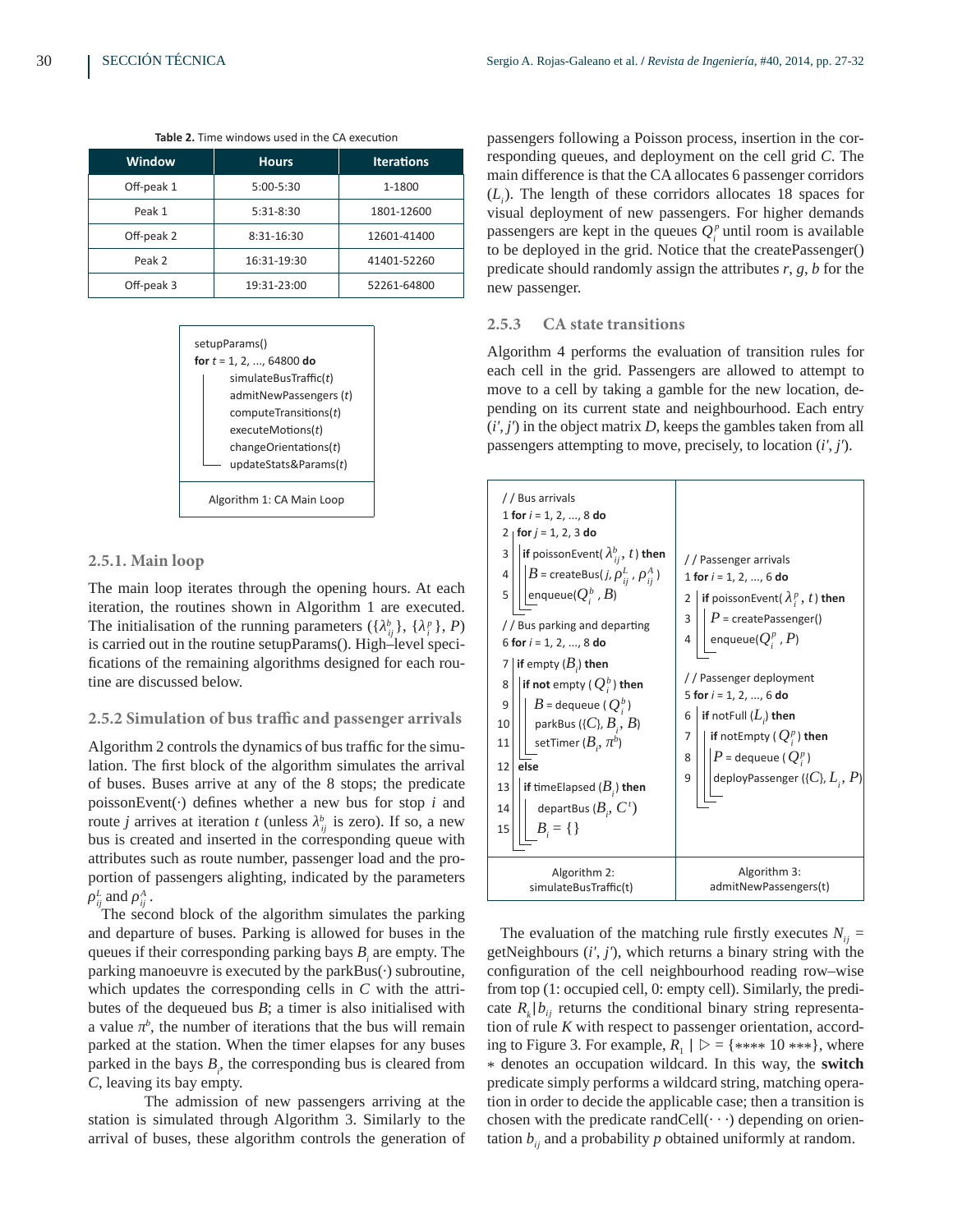#### **2.5.4. Passenger motion and conflict resolution**

This is perhaps the most interesting routine of the simulation and is shown in Algorithm 5. It is divided into three blocks: one for bet conflict resolution, one to execute the actual movements, and one accounting for the departure of passengers from the station. The idea behind the first block is to resolve conflicts of different agents betting to move to the same location. The resolution policy follows the assumption that a cell can be occupied by only one agent at any time. Therefore, when multiple bets are in  $D_{ij}$ , the algorithm chooses one at random (the winner), and rejects the other ones. Rejections from the other source locations are kept in a matrix  ${R<sub>ii</sub>}$ . The winning cell is allowed to move (movement is performed with the routine swapCells(·), which swaps the states of the cell arguments and also re-orients the agents if necessary; i.e., if they get to their target region of interest). On the other hand, the second block performs the movement of the other agents different from the winners of the previous block. The new assignments are made only for those cells that were not rejected and that hold at least one movement bet. The last block clears grid cells holding exiting agents reaching the station endpoints (gates 25 or 26, at columns 2 or 306 in the grid).

## **3. COMPUTER SIMULATION**

An implementation of the proposed model was carried out using Matlab® vR2012b. Fieldwork in a real TM station was performed to estimate the values of the running parameters. For illustration purposes, snapshots of the simulation execution and collected statistics are shown in Figure 4. The snapshots were taken in the middle of peak times ( $t = 7200$  and  $t = 46830$ ). Passengers are identified according to their gate destination and route with different symbols  $(\Box, \circ, \Diamond, x)$ ; buses and boundary conditions are displayed in black. Two congestion situations reminiscent of the real system can be recognized here. The first one represents bottlenecks emerging at the exit corridor on both sides of the turnstiles during different rush hours (right-hand side of Fig. 4(a) and (b)). The second one represents passenger "bubbles" growing at the gates of the express routes (left-hand side of Fig.  $4(b)$ ), which are due to the large demand produced by passengers on their way back home; i.e., evening rush hour. Statistics of overall passenger occupation are summarised in Fig. 4(c), which shows the total amount of passengers vs. time. The two peaks visible within the time windows, marked within vertical bars, effectively correspond to the morning and evening rush hours. The second peak to the left is an indication of overcrowding phenomena.

|                                                                                                                                                                                                                                                                                                                                                                                                                                                                                                                                                                                                                                                                                                                                                                                                                                                                                                                                                                                                                                                                                                    | 1 $R = \{\text{false}\}^{32\times307}$                                                                                                                                                                                                                                                                                                                                                                                                                                                                                                                                                                                                                                                                                              |
|----------------------------------------------------------------------------------------------------------------------------------------------------------------------------------------------------------------------------------------------------------------------------------------------------------------------------------------------------------------------------------------------------------------------------------------------------------------------------------------------------------------------------------------------------------------------------------------------------------------------------------------------------------------------------------------------------------------------------------------------------------------------------------------------------------------------------------------------------------------------------------------------------------------------------------------------------------------------------------------------------------------------------------------------------------------------------------------------------|-------------------------------------------------------------------------------------------------------------------------------------------------------------------------------------------------------------------------------------------------------------------------------------------------------------------------------------------------------------------------------------------------------------------------------------------------------------------------------------------------------------------------------------------------------------------------------------------------------------------------------------------------------------------------------------------------------------------------------------|
| $1 D = \{\}$<br>2 for $i = 2, , 31$ do<br>for $j = 2, , 306$ do<br>3<br>if not empty $(C_{ii}^t)$ then<br>4<br>$b_{ii}$ = getOrientation ( $C_{ii}^{t}$ )<br>5<br>$N_{ii}$ = getNeighbours( <i>i</i> , <i>j</i> , $b_{ii}$ )<br>6<br>$p =$ random (0,1)<br>7<br>switch $(N_{ij})$ do<br>8<br>case $(R_1   b_{ii})$ : { <i>i', j'</i> } = randCell( $N_{ii'} p, p_1$ )<br>9<br>case $(R_2   b_{ii})$ : { <i>i', j'</i> } = randCell( $N_{ii'} p, p_2$ )<br>10<br>case $(R_3   b_{ii})$ : { <i>i', j'</i> } = randCell( $N_{ii'} p, p_3$ )<br>11<br>case $(R_4   b_{ii})$ : { <i>i', j'</i> } = randCell( $N_{ii'} p, p_4$ )<br>12<br>case $(R_5   b_{ii})$ : { <i>i', j'</i> } = randCell( $N_{ii'} p, p_5$ )<br>13<br>case $(R_6   b_{ii})$ : { <i>i', j'</i> } = randCell( $N_{ii'} p, p_6$ )<br>14<br>case $(R_{7}   b_{ii})$ :<br>15<br>$\{i', j'\}$ = randCell( $N_{i'j'}$ , $p$ , $\{p_{71'}, , p_{76}\}$ )<br>16<br>case ( $R_{_8}$   $b_{_{ii}}$ ) :<br>17<br>$\lfloor i', j' \rfloor$ = randCell( $N_{i'_{i'}} p$ , { $p_{81'}, p_{86}$ })<br>18<br>$D_{ij} = D_{ij} \cup \{(i,j)\}$<br>19 | // Conflict resolution<br>2 for $i = 2, , 31$ do<br>for $j = 2, , 306$ do<br>3<br>if size( $D_{ii}$ ) > 1 then<br>4<br>$\vert \{i',j'\}$ = randCell $(D_{ij})$<br>5<br>swapCells( $C_{i'i'}^t$ , $C_{ii}^t$ )<br>6<br>foreach $\{i',j'\} \in D_{ij}$ do<br>7<br>$\_R_{_{l^{\prime}l^{\prime}}}$ = true<br>8<br>// Actual movements<br>9 for $i = 2, , 31$ do<br>for $j = 2, , 306$ do<br>10<br>if not $R_{ii}$ and not empty ( $D_{ii}$ ) then<br>11<br>$\{i',j'\}$ = getElement $(D_{ij})$<br>12<br>$\_$ swapCells( $C^t_{\, i'i'}$ , $C^t_{\, ii}$ )<br>13<br>// Exit of passengers<br>14 for $i = 2, , 31$ do<br>for $j \in \{2, 306\}$ do<br>15<br>if getGate( $C_{ii}^t$ ) $\in$ {25,26} then<br>16<br>$C_{ii}^t = \{\}$<br>17 |
| Algorithm 4:<br>computeTransitions(t)                                                                                                                                                                                                                                                                                                                                                                                                                                                                                                                                                                                                                                                                                                                                                                                                                                                                                                                                                                                                                                                              | Algorithm 5:<br>executeMotions(t)                                                                                                                                                                                                                                                                                                                                                                                                                                                                                                                                                                                                                                                                                                   |